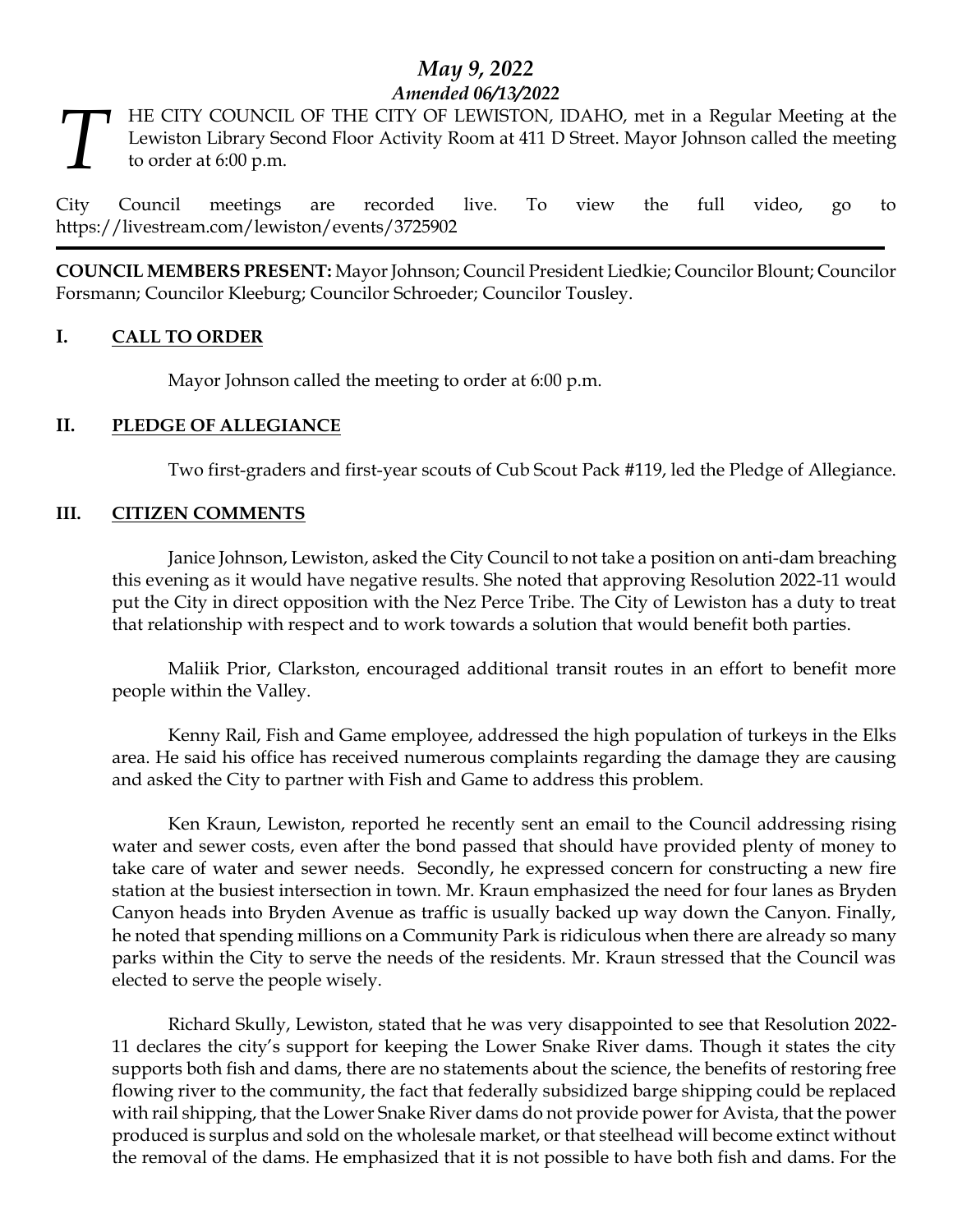City Council to endorse this Resolution is to say they want to keep the dams and are fine with the extinction of fish.

Charlie Pottinger, Nez Perce County resident, stated that the actual data that exists supports the retention of the dams. He addressed increased fish counts since the dams were built. He emphasized that we can have fish and dams and just need to work together to increase the fall chinook runs, increase the habitat for wild fish and continue to operate the dams as they have been with evolving technology.

Tyler Mackey, Idaho Wildlife Federation, reported that Resolution 2022-11 talks about the positive aspects of keeping the dams in place, but doesn't address anything else. He noted there is no mention of the impact on the local economy or the cost to the taxpayers for keeping the dams. Since early 90's, the number of barges going through the Lower Granite lock have declined by 80 percent. Mr. Mackey suggested investing more taxpayer dollars into rail in an effort to benefit more people throughout the region. If the Council does not support the removal of the dams, then fish numbers will continue to decline.

Keith Carlson, Lewiston, explained that over the next three months, several important decisions will be made with regard to fish and dams. He noted that there may be other options available rather than to breach or not to breach and suggested the Council defer any action until they are provided with more information obtained from these decisions.

Dan Caldwell, Lewiston, indicated there is a lot of emotion and opinion regarding the Lower Snake River dams. He addressed the thousands of pelicans at the mouths of the dams eating the fish, noting that they can consume 7 pounds of fish per day. Degradation is an issue that needs to be dealt with. Mr. Caldwell stressed his belief that dams and fish can coexist.

Gary Peters, Clarkston, addressed the optional site for the fire station that he talked about at the May 2nd Work Session. He said that locating the station on airport property makes a lot of sense for the taxpayers. In full support of a new station, Mr. Peters stated he wants to make sure it is constructed in the right location, adding that the Airport Authority wouldn't be doing their jobs if they didn't try to keep an existing tenant. He noted that the airport would do everything possible to accommodate the Council if they choose to explore this option. Mr. Peters also discussed the issue of traffic, stating that future traffic projections are unknown due to growth.

Sherry Wick, Lewiston, said this is a time of energy and food shortages. Why the Council would support dam breaching when farmers rely on barges to transport their wheat and other commodities doesn't make sense. She encouraged the Council to support Resolution 2022-11, adding that there is no evidence that breaching the dams would save fish.

Jerry Legahe indicated that he raised salmon and steelhead for 36 years. He noted there are a lot of people in the puzzle to get fish to the ocean and back again as adults and noted that the highest counts of fish in history occurred in 2001 when the dams were in place.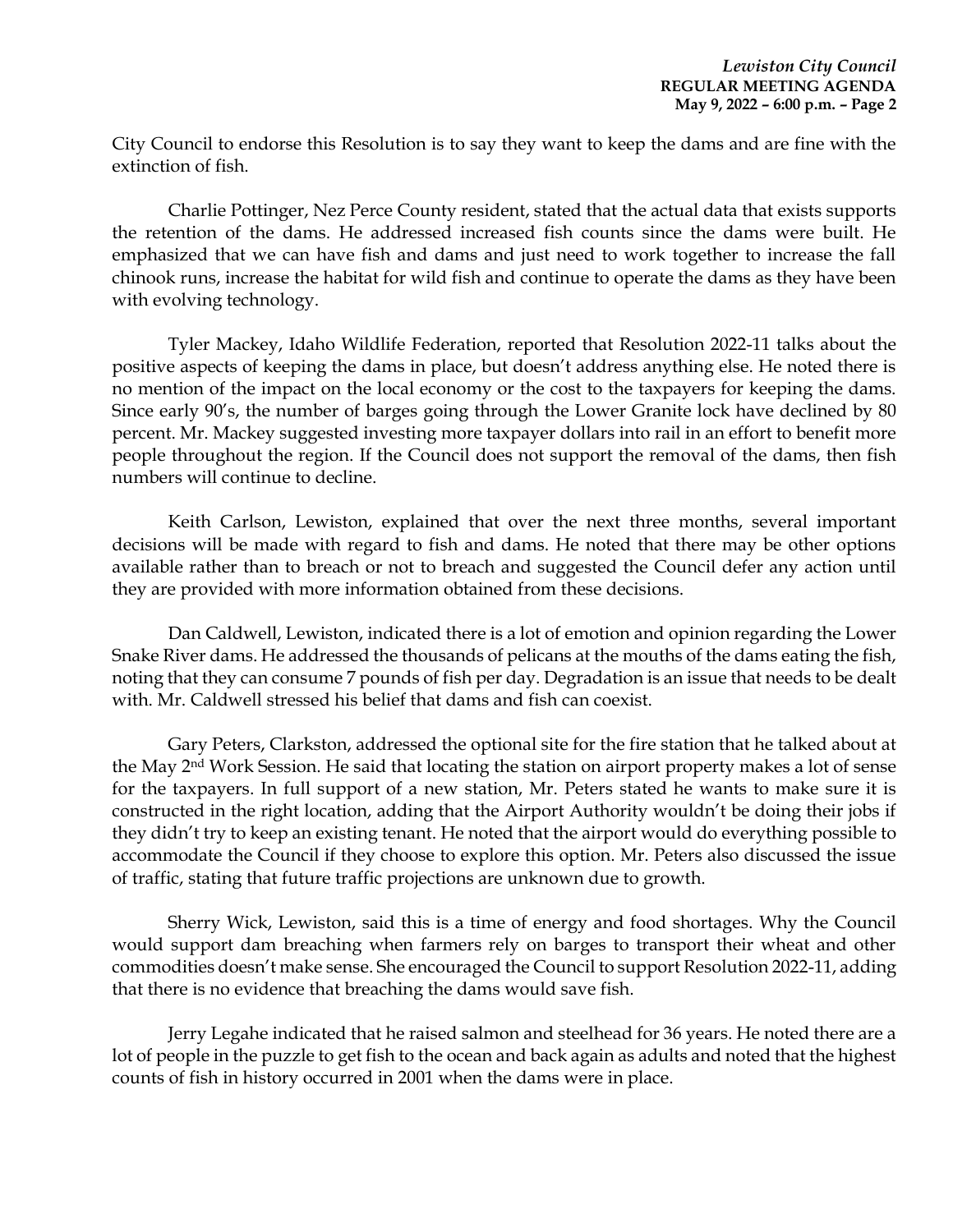Susan Skully, Lewiston, agreed that the Council should not make a decision on Resolution 2022-11 this evening. She noted that misinformation has been shared at previous meetings and the facts need to be presented. Ms. Skully stated she supports dam breaching as it will bring jobs to the valley, it will restore the river banks, and it will provide recreation for those who can't afford other types of activities.

## **IV. PRESENTATIONS AND PUBLIC HEARINGS**

*A. PROCLAMATION – NATIONAL PUBLIC WORKS WEEK*: *Proclaiming the week of May 15, 2022, as National Public Works Week.* 

Mayor Johnson read aloud the Proclamation proclaiming the week of May 15, 2022, as National Public Works Week and presented it to Public Works Director Johnson.

**B.** *PROCLAMATION – NATIONAL POLICE MEMORIAL WEEK: Proclaiming the week of May 15, 2022, as National Police Memorial Week.* 

The Proclamation proclaiming the week of May 15, 2022, as National Police Memorial Week was read by Mayor Johnson and presented to Police Chief Hurd.

*C. FINANCIAL REPORT –SIX MONTHS ENDED MARCH 31, 2022*: *Report provided by Finance Manager Gordon on the financial report for the six months ended March 31, 2022, in accordance with Idaho Code 50-208*

Finance Manager Gordon reported on the second quarter of 2022. As of March 31<sup>st</sup>, the City was through its first half of the fiscal year. Currently there are two funds that are trending ahead of the 50 percent mark. First is the Worker's Compensation Fund at 72 percent due to high claims costs. This item will most likely be on the amendment list this summer for additional money from the account's own reserves. The other fund exceeding 50 percent is Information Systems due to required license renewals due at the first of the year.

Ms. Gordon continued by explaining that a little more than half of the property taxes have been received, with the other half expected in July. General Fund revenues are right on target and include sales tax, liquor apportionment, and court revenue. EMS is a bit low, but additional claims are anticipated as summer nears. With regard to Police Retirement and Perpetual Care, the City has invested for long-term benefit. The market is not performing well this year, so these funds are below budget and even showing some loss. The plan is to stick to the investment plan over the life of these funds as they have done very well for the City in the past.

#### **V. CONSENT AGENDA**

Mayor Johnson explained that all items on the Consent Agenda are considered routine by the Council and will be enacted by one motion. There will be no separate discussion on these issues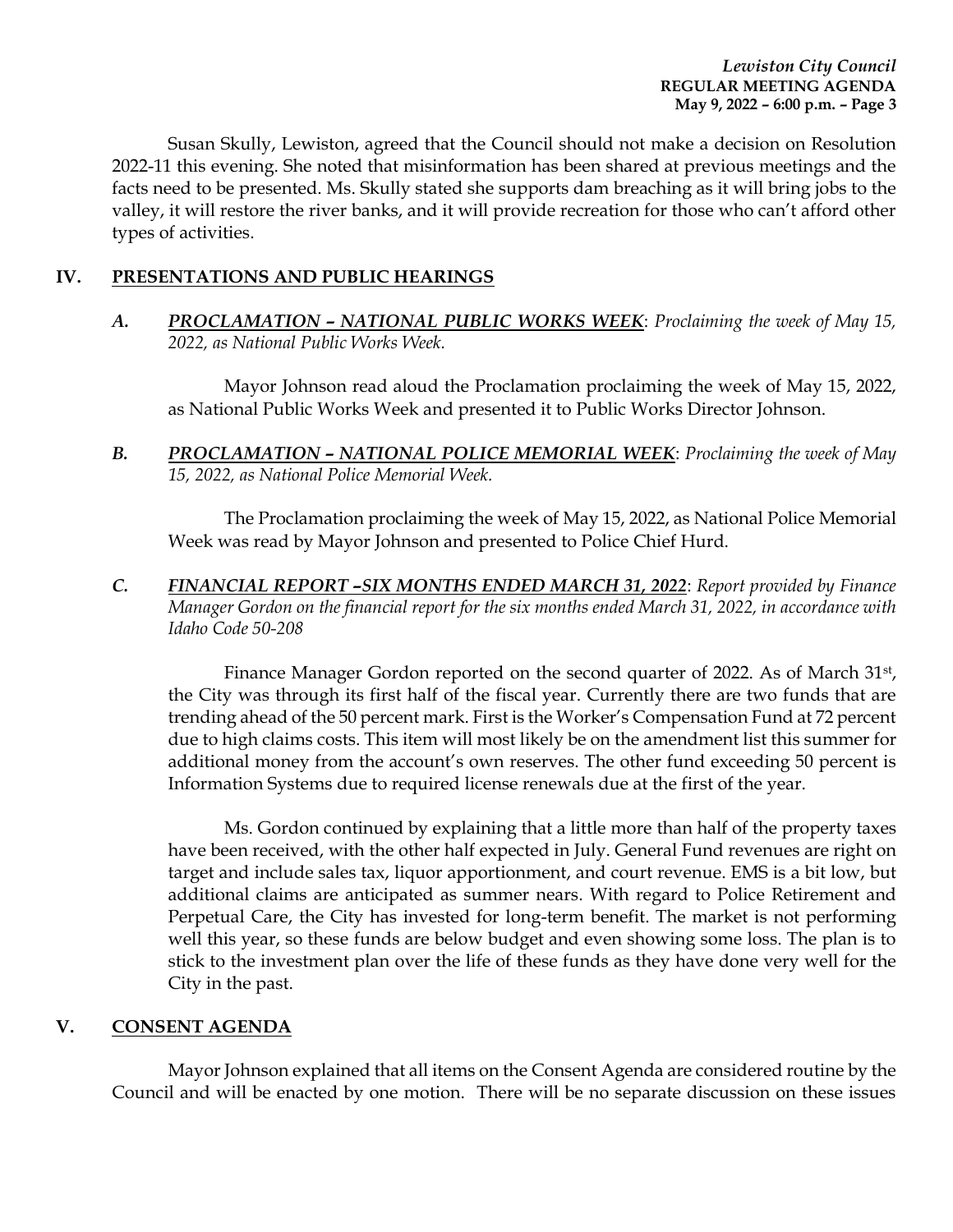unless a Councilor so requests, in which case the item will be removed from the Consent Agenda and considered on the Active Agenda under "Items Moved from the Consent Agenda".

Council President Liedkie asked that the Vouchers Payable be moved to the Active Agenda for discussion.

Councilor Kleeburg and Councilor Tousley moved and seconded, respectively, adoption of the Consent Agenda as amended. *ROLL CALL VOTE: VOTING AYE: Liedkie; Blount; Forsmann; Kleeburg; Schroeder; Tousley. VOTING NAY: None.* 

- *A. LEWISTON CITY COUNCIL MEETING MINUTES: 04/14/22 Special; 04/18/22 Special*
- *B. ADVISORY BOARD/COMMISSION MEETING MINUTES*: *04/19/22 Emergency Medical Services Advisory Board; 03/16/22 Library Board; 04/13/22 Planning & Zoning Commission*
- *C. VOUCHER'S PAYABLE: Considering approval of the Vouchers Payable dated 04/15/22 through 04/28/22 - \$5,741,921.03* – Moved to Active Agenda Item H.1.

## **VI. ACTIVE AGENDA**

*A. BID AWARD: IFB-22-006 2022 WASTEWATER IMPROVEMENT PROJECT BASINS 4C, 7C AND 2B*: *Considering awarding the bid to Titan Technologies, Inc., in the amount of \$1,278,348 for the Base Bid (Basins 7C and 2B) and Alternate #1 (additional work for 2B) (NOTE: Even though basin 4C is included in the project title, this basin, which was included in the bid as Add Alternate 2, is not being awarded)* (D. Johnson/Kaufman)

Public Works Director Johnson reported that two bids were received with Titan Technologies submitting the lowest bid for the Base Bid (Basins 7C and 2B) and Add Alternate 1 (storm drain work involving Basin 2B) in the amount of \$1,278,348. Add Alternate 2 (Basin 4C) exceeded the budget so is not being recommended for award. Though the base bid of \$1,071,600 slightly exceeds the annual pipeline replacement budget, there are other funds in Wastewater capital available to cover the overage. Add Alternate 1 of \$186,550 was budgeted in Stormwater capital.

Councilor Kleeburg noted he is pleased to hear that this project will be completed with trenchless technology as opposed to digging up old lines and repaving.

Councilor Blount asked if this is a project that requires immediate action. Mr. Johnson explained that it is on schedule on the list of maintenance items to be completed. Engineering Projects Supervisor Kaufman noted that this project would be paid for with rate dollars within the Wastewater Fund. Councilor Blount stated that just because money is set aside for a project doesn't mean that it has to be used for that project, especially if there are other pressing issues. Councilor Kleeburg noted that this project is in correlation with the Capital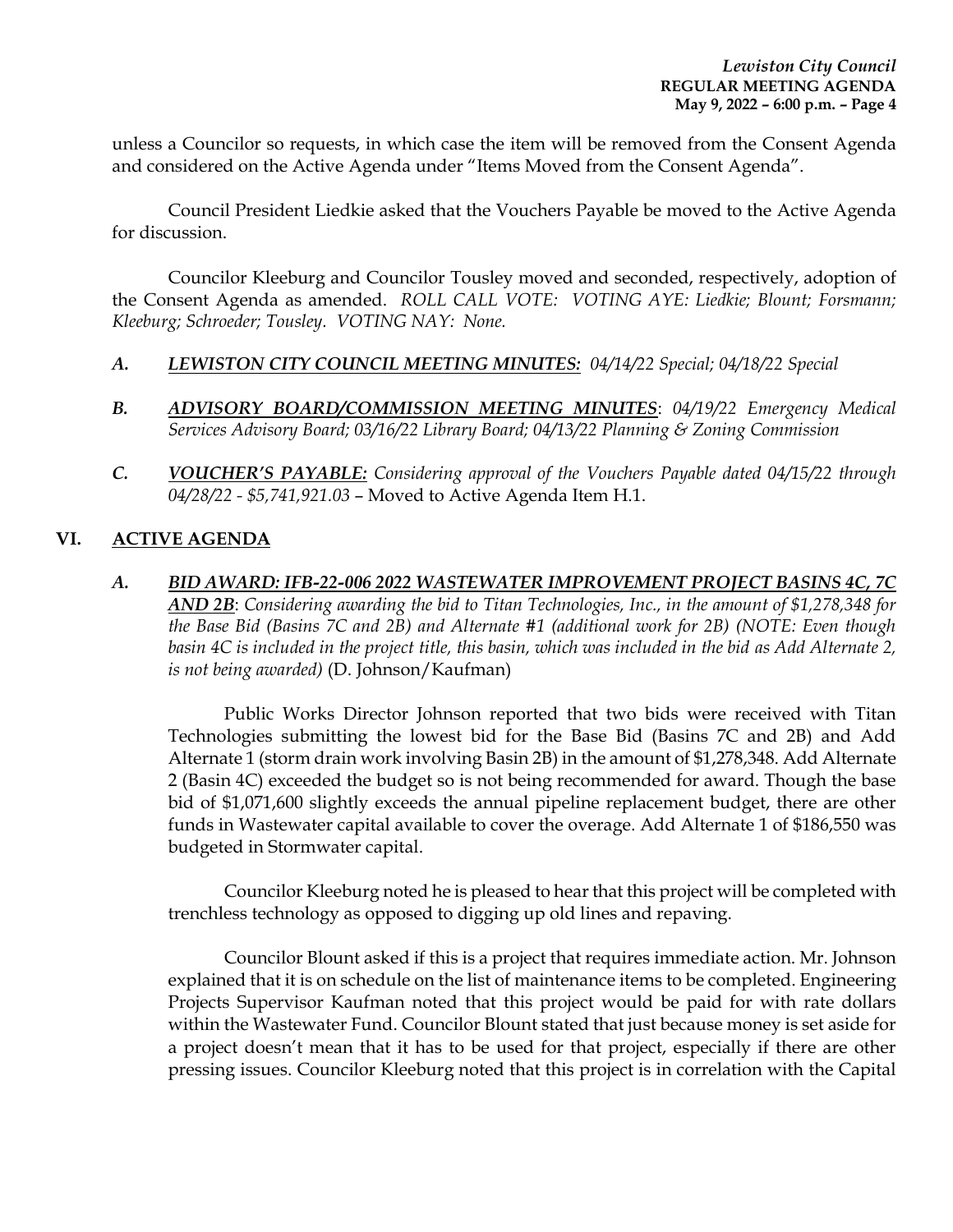Improvement Plan. If the City fails to perform the needed replacement, it will only be more expensive in the future.

A motion and second were offered by Councilors Schroeder and Kleeburg, respectively, to award IFB-22-006 for the Base Bid and Add Alternate #1 to Titan Technologies, Inc., and authorize the Mayor to execute the agreement between the City of Lewiston and Titan Technologies, Inc.

Councilor Forsmann questioned the risks of not completing this project. Mr. Johnson replied that it is the job of Public Works staff to manage these systems. This particular item was ranked high enough in its evaluation that it showed it needed to be replaced. Often maintenance can be diverted for a couple of years, but that runs the risk of a potential catastrophic issue if deferred too long. He added that if this project is not approved this evening, it will most likely cost more in the future.

Council President Liedkie asked if this item is approved by Council, does it mean it will be completed timely and there would be no Change Orders. Mr. Johnson said it is staff's job to try to mitigate costs, but Change Orders do sometimes happen for items that are unknown. Tonight, staff has confidence in its engineers. Trenchless technology lowers that risk somewhat because there is no digging up the ground.

Ms. Liedkie then questioned the outcome if the Council chose not to approve this bid award. Engineering Project Supervisor Kaufman indicated that at least one of the pipe sections would still need to be repaired as it has a bad sag. The rest could probably be put off until next year, but this is at the risk of higher costs and additional work. He noted that this project would still be at the top of the project list next year.

Councilor Blount said he is not anti-maintenance, but feels this money could be used on other pressing projects within the City. Councilor Schroeder added that this project ranks at the top of the list. The work should be done so staff can move onto the next project.

Responding to comments made by Council President Liedkie regarding past work with Titan, Mr. Johnson explained that the benefit of having them back for another project is that staff can hold their feet to the fire to ensure the project is completed in a timely manner and that no punch list items are left undone.

*ROLL CALL VOTE: VOTING AYE: Liedkie; Forsmann; Kleeburg; Schroeder; Tousley. VOTING NAY: Blount.* 

*B. WW500 2019-2024 WASTEWATER COLLECTION SYSTEM IMPROVEMENTS – CONSTRUCTION, ENGINEERING AND INSPECTION SERVICES*: *Considering approval of Task #15 and #17 Agreements between the City and J-U-B Engineers, Inc., for tasks related to construction engineering for WW057 – 2022 Wastewater Improvements Project Basin 2B and*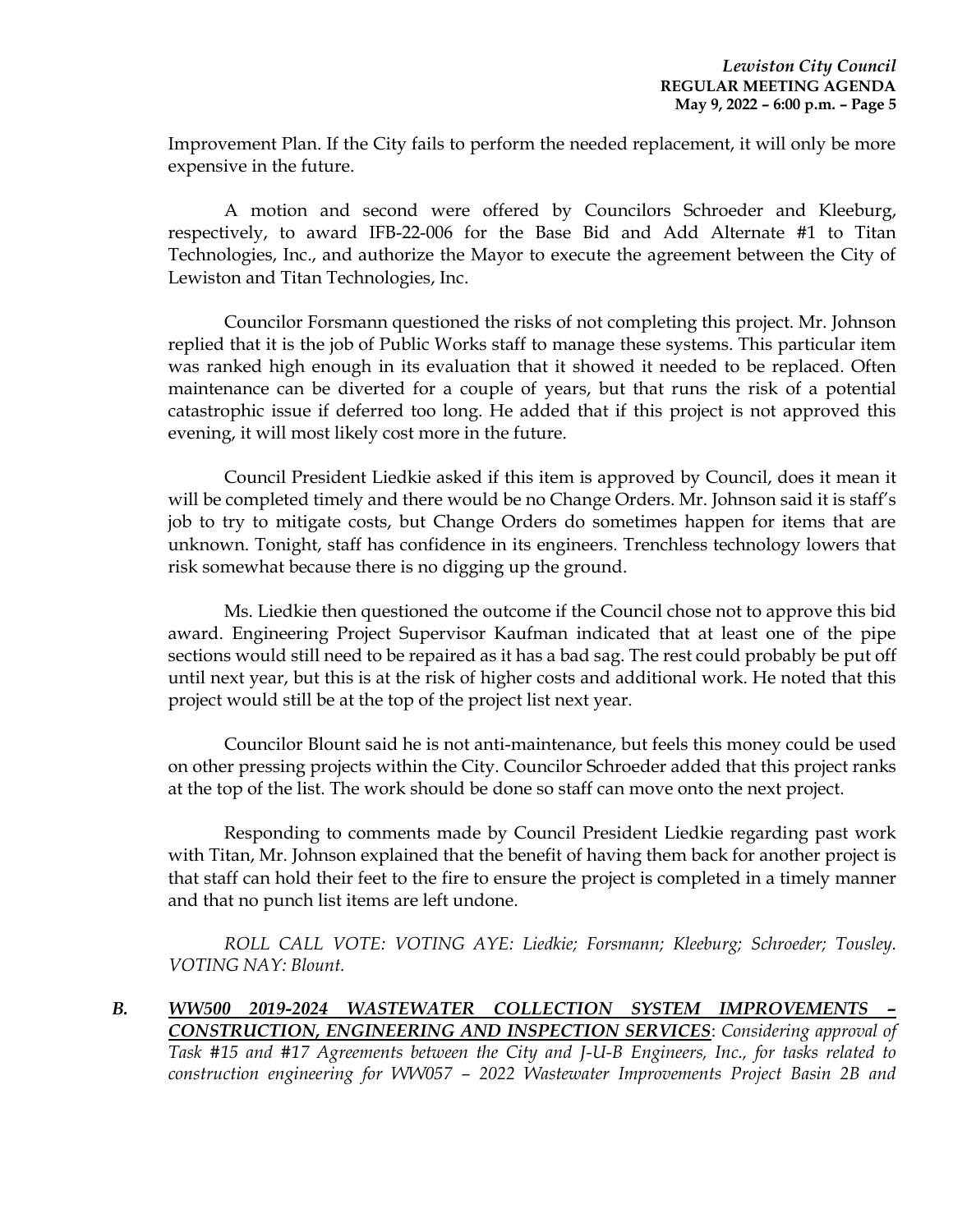*WW058 – 2022 Wastewater Improvement Project Basin 7C in the combined amount of \$98,800* (D. Johnson)

It was reported by Public Works Director Johnson that the RFQ for wastewater collection system improvements was put out in January 2019, with J-U-B selected. The project implements the Priority 1 capital improvements to the Wastewater Collection System recommended in the City's Idaho Wastewater System Master Plan adopted in July 2018. The master agreement and 3 initial task orders were approved by Council in September 2019, and additional task orders for projects identified in the Wastewater Master Plan and for annual pipeline replacement projects have been seen over the term of the master agreement.

Continuing, Mr. Johnson noted that Task #15 is for construction engineering for Wastewater Project Basin 2B. The scope of work and fee is \$49,400 and would be funded by Wastewater Collections pipeline replacement budgeted funds. Task #17 is for construction engineering for Wastewater Improvement Project Basin 7C. The scope and fee is also \$49,400 and would be funded by Wastewater Collections pipeline replacement budgeted funds.

Councilor Schroeder moved to approve Task Order Nos. 15 and 17 pursuant to the Master Agreement for Professional Services between the City and J-U-B Engineers, Inc. A second was offered by Councilor Tousley. *ROLL CALL VOTE: VOTING AYE: Liedkie; Forsmann; Kleeburg; Schroeder; Tousley. VOTING NAY: Blount.* 

*C. BID AWARD – IFB-22-008 2022 STREET PRESERVATION – SEAL & FOG COAT*: *Considering awarding the bid to Knife River Corporation – Mountain West, Boise, Idaho, in the amount of \$491,904.75* (D. Johnson)

Public Works Director Johnson indicated that street preservation is an annual project which consists of making repairs to city streets on a rotating basis and involves removal and replacement of deteriorated pavement areas, patching and overlay/chip seal, and other related rehabilitation work. Three bids were opened with Knife River Corporation submitting the lowest bid in the amount of \$591,904.75.

Council President Liedkie asked if timeliness and when work can be performed plays a role in the selection process. City Attorney Gómez noted that under Idaho Purchasing law, which all cities in the State of Idaho have to abide by, two different types of bidding are allowed. In this type of bidding, the city sets the specifications and is then obligated by state law to award to the lowest bidder if they meet all of the specifications. The other option looks at experience, financial strength, past experience, etc. Once a qualified list of bidders is created, the lowest bidder must then be selected.

A motion and second were offered by Councilors Schroeder and Kleeburg, respectively, to award IFB-22-008 to Knife River Corporation – Mountain West and authorize the Mayor to execute the agreement between the City of Lewiston and Knife River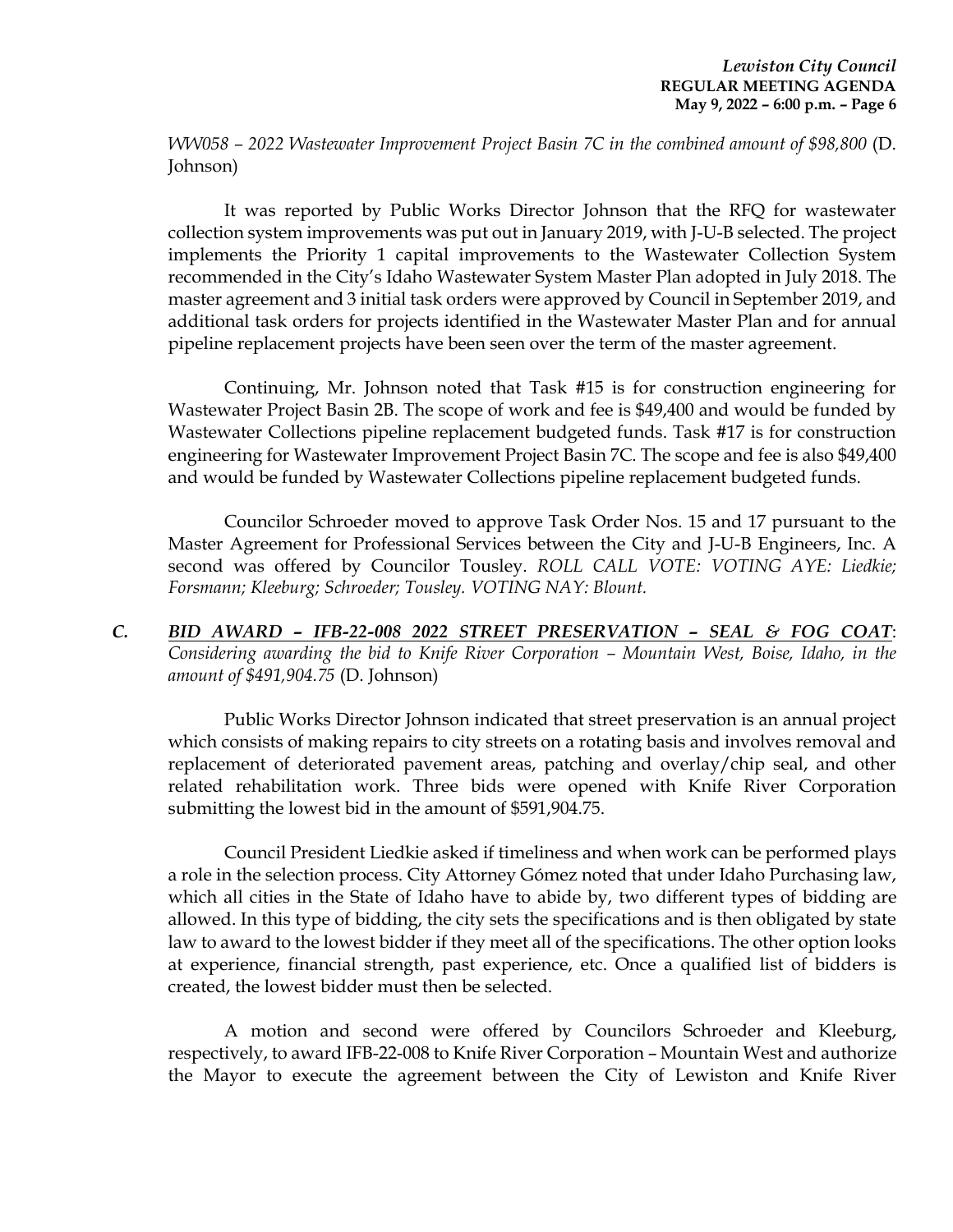Corporation – Mountain West. *ROLL CALL VOTE: VOTING AYE: Liedkie; Forsmann; Kleeburg; Schroeder; Tousley. VOTING NAY: Blount.* 

*D. RESOLUTION 2022-11*: *Review of the survey results and considering declaring the City of Lewiston's support in keeping the Lower Snake River Dams and protecting and preserving salmon fish species* (Mayor Johnson)

Councilor Tousley moved to table Resolution 2022-11. Councilor Forsmann seconded the motion. *ROLL CALL: VOTING AYE: Kleeburg; Forsmann; Tousley. VOTING NAY: Liedkie; Blount; Schroeder.* The motion failed for lack of majority.

Councilor Tousley stated he believes it is a waste of the city's time and energy to say it supports keeping the dams in place.

Mayor Johnson reported that the results of the sticker survey from the open house are being displayed this evening. He said he believes the event was very positive and brought a lot of people together for some great conversations. Resolution 2022-11 is now being brought before the Council for consideration.

Councilor Forsmann said she thinks there is evidence which indicates keeping the dams is the best option. However, she said she cannot support tonight's resolution as she believes the world is ever changing and she is not ready to make this decision on behalf of the city.

Councilor Schroeder said she supports the keeping of dams and salmon, but doesn't believe this is an item the Council should be voting on. What the Council chooses to do is not going to make any difference in this process.

Council President Liedkie moved to approve Resolution 2022-11. Councilor Blount seconded the motion.

Council President Liedkie said she is ready to approve this resolution as written because it says that the city wants to protect its investments. She said she believes that fish and dams can coexist and it is important to stand up for her community. She reminded everyone that this is merely policy by means of a Resolution that can be changed in the future if necessary.

Councilor Tousley said he appreciated the open house; however, he believes that those attending from out of town in support of breaching the dams was not necessarily representative of Lewiston. He expressed his opinion that the Council should not be voting on a resolution regarding this issue. If breaching does happen, funding will be available to take care of issues and the city will have to deal with that. He stated he opposes Resolution 2022-11 as the council should not be advocating on something that either will or will not happen with or without their support.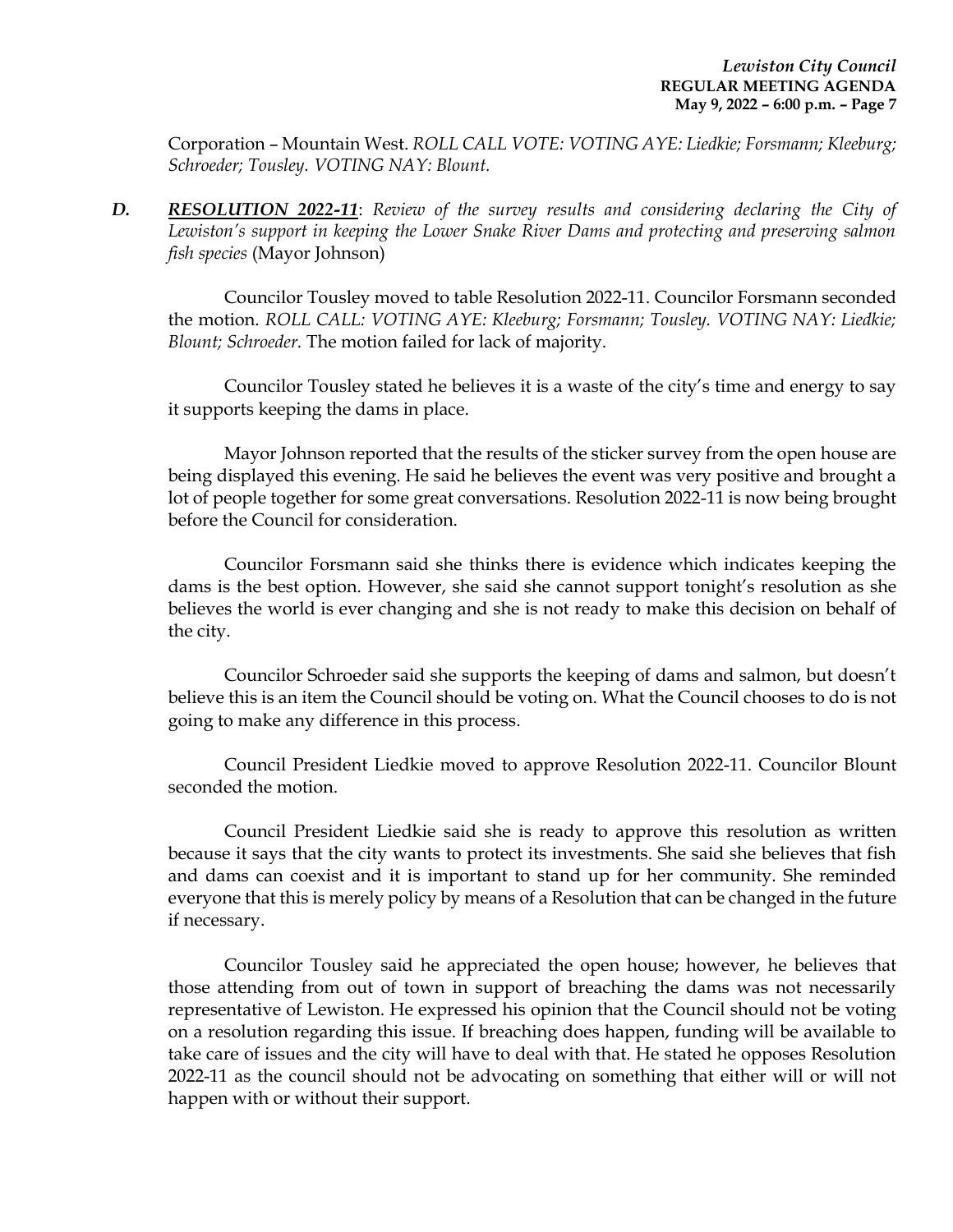The motion to approve Resolution 2022-11 failed for lack of a majority. *ROLL CALL VOTE: VOTING AYE: Liedkie; Blount. VOTING NAY: Forsmann; Kleeburg; Schroeder; Tousley.*

*E. PROGRESSIVE DESIGN-BUILD AMENDMENT NO. 1 FOR PHASE 1B FIRE STATION 4 PROJECT*: *Considering approval of Amendment No. 1 for a sum of \$298,730 for Phase 1B and taking the project to 60 percent design* (Myklebust)

Fire Chief Myklebust addressed concerns about traffic that have been brought up with regard to the new fire station location. He shared a video on the Opticom System, noting it is used very effectively in larger cities with much higher traffic volumes. As an alarm comes in and crews prepare to leave, the traffic is stopped in front of the station via the traffic lights. With an expected 5 to 10 calls per day at this station, this emergency light system is expected to work very well.

Council President Liedkie said that she is in complete support of a new Fire Station, but is concerned with how it will be paid for. She noted that for her, it is about not knowing the budget well enough to be confident to say "yes" to a \$6.9 expenditure. She questioned when the foregone amount began and when it will no longer be needed. Finance Manager Gordon replied she believes that foregone began in FY'19. Each year the City can take a 3 percent tax increase. If not, the Council can decide by Resolution to dedicate the foregone balance or just let it go. Currently, \$1,050,000 has already been levied as part of the tax base which would then go back to the public. The only portion of the current year available taxes that could go into foregone would be the 3 percent if Council chooses a 0 percent tax increase. It would require another year of dedicating these taxes to come up with the amount needed for the station.

Councilor Tousley questioned how Mr. Peters' proposal for a station on airport property should be addressed. Mr. Myklebust emphasized that any review of that as an option would postpone the proposed station from moving forward. Phase 1A has already been completed. Jeff Jerome, CORE Construction, indicated that his company has built 250 fire stations. Each station has different site criteria and is determined by reviewing surveys, geotechnical reports, emergency signaling, etc. A station at a new location would mean that the assessments would all need to be redone to come up with a new design and would require additional monies from the City.

Councilor Forsmann questioned the amount of money spent on the new station to date. Mr. Myklebust noted it is approximately \$550,000, which includes the property purchase at \$350,000.

Councilor Schroeder expressed her support for moving forward with the station at 5th and Bryden.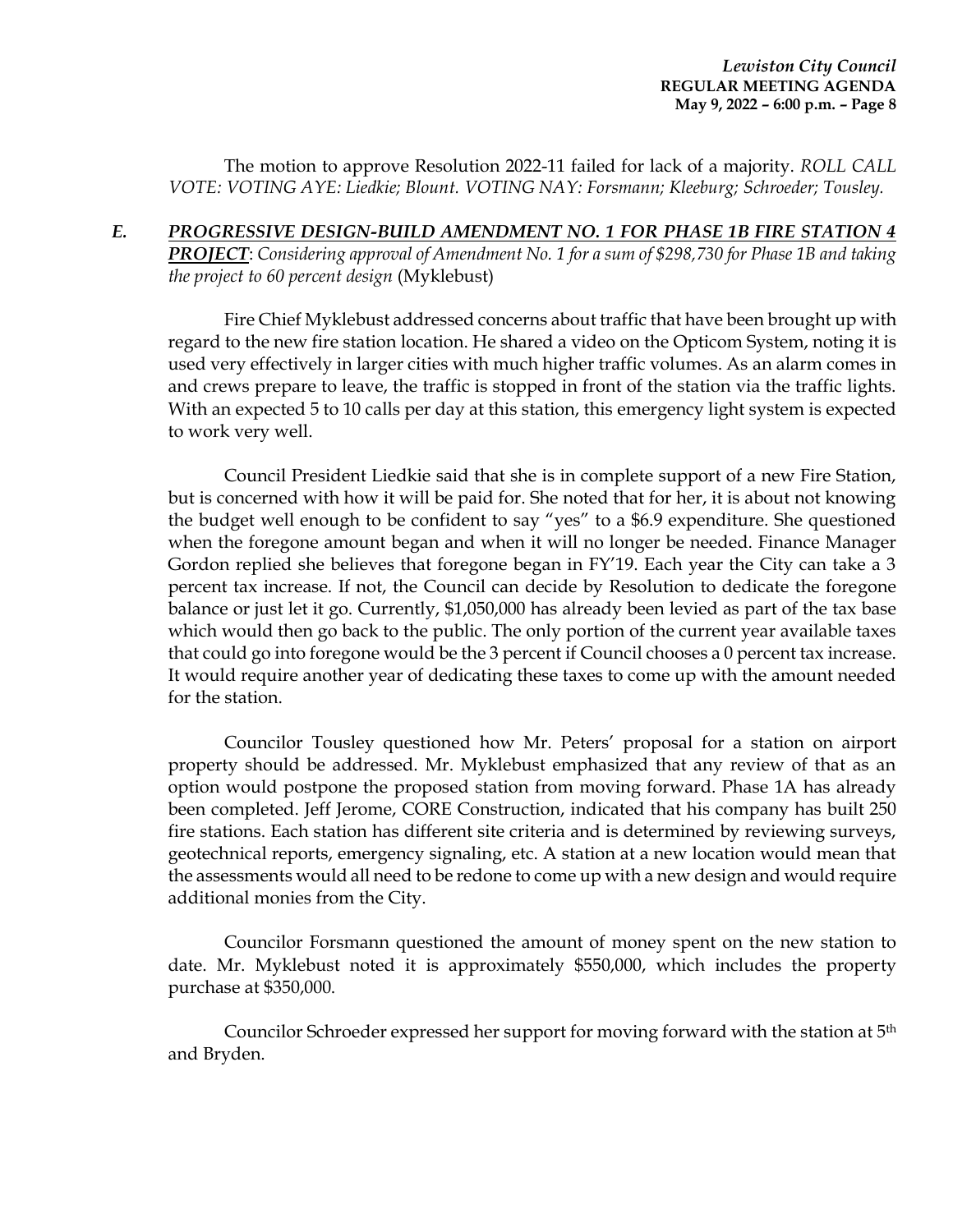Council President Liedkie said she doesn't want to delay the project, but questioned the timeline if the Council does not approve this amendment. Mr. Jerome explained the City has 90 days to accept the amendment and move forward or to cancel the project. If staff does not notify CORE in writing with a notice to proceed and contract amendment, then by current contract, they are able to move forward by means of the city being non-responsive.

Councilor Forsmann asked who would repair the roof on the current station if the City moves out of the building. Fire Chief Myklebust noted that the Council would have to make the decision to keep the building, give it to the airport or sell it. Responding to an additional question from Councilor Forsmann, Mr. Myklebust explained the current property the station sits on is about one acre, which equates to about \$16,000 per year. The City will never own this property and will have to continue to lease it from the airport on a yearly basis. He encouraged the Council to also look at other properties besides just airport property in the spirit of public safety, adding that seconds and minutes mean lives. Councilor Forsmann expressed her support for the new station, adding that holding off construction will only cost more in the future.

Mr. Jerome explained that the current station was constructed in 1973 and most likely doesn't fit within the current guidelines of the building code. The interior, as currently laid out, would not accommodate the department's needs so it would need to be expanded which causes a huge issue with circulation. Mr. Jerome said he doesn't believe there would be any savings after bringing the current facility to code and expanding the building.

Councilor Schroeder moved to approve the Progressive Design-Build Agreement No. 1 for Phase 1B Services. The motion was seconded by Councilor Kleeburg.

Council President Liedkie assured staff that because she does not support this motion, it doesn't mean that she doesn't support the team. She stated it is important for her to fully understand the magnitude of the amount of money the City would be investing and how that would be accomplished. Further, it doesn't mean that she may not support it in the future.

As a matter of clarification to comments offered by Councilor Kleeburg, Fire Chief Myklebust stated that tonight's action would approve \$298,730 for Amendment No. 1, and added that \$1.5 has already been budgeted for FY22.

Councilor Blount expressed concern for the emergency light system, stating he believes it may be confusing and cause major traffic backups.

Councilor Forsmann questioned the consequences if this was not approved. Fire Chief Myklebust replied that staff would then need to look to the Council for direction on how to proceed.

Councilor Tousley said that the Council has been saturated with documents from the fire department over the past several months. That being said, he doesn't know what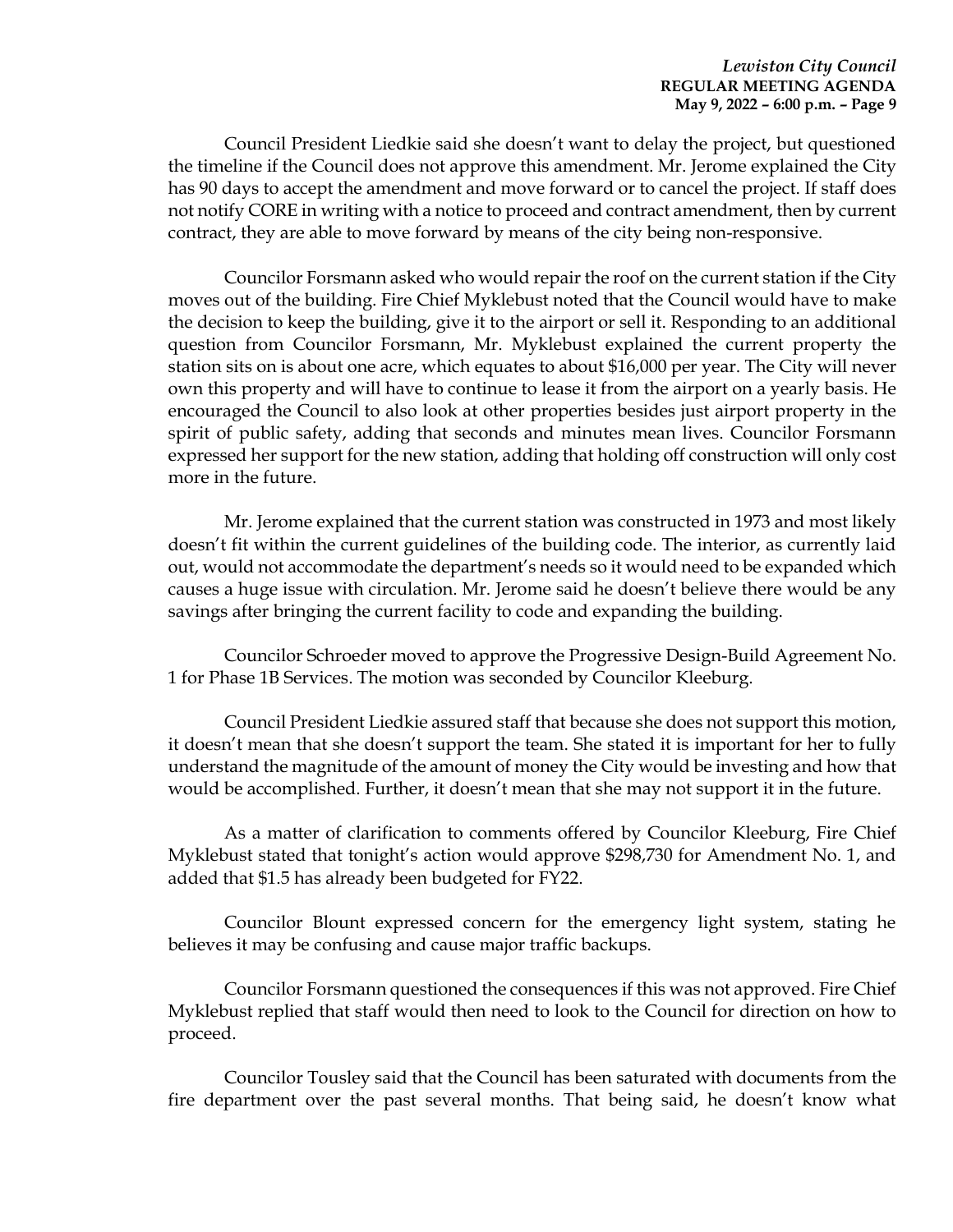additional information is needed. With the property already purchased and support documented for reduced call times, it seems prudent to move forward.

*ROLL CALL VOTE: VOTING AYE: Forsmann; Kleeburg; Schroeder; Tousley. VOTING NAY: Liedkie; Blount.* 

*F. FINAL PLAT – BONNALIE ADDITION*: *Considering the subdivision of approximately 6.47 acres of property located near the easterly end of Country Club Court into 2 lots* (Weigand)

It was moved by Council President Liedkie and seconded by Councilor Blount to approve the final plat for the Bonnalie Addition. *Motion carried 5 to 1 with Councilor Tousley excused.* 

## *G. ORDINANCES*

## *1. FIRST READING*

*a. Ordinance 4840*: *Repealing Section 36-45 of the Lewiston City Code regarding water shutoffs; renumbering and amending Section 36-44.1 to 36-45 regarding meter tampering; amending Section 36-46 regarding interference with and connections to hydrants; Section 36-47 regarding obstructing, drawing water from, and damaging hydrants; Section 36-50 regarding sprinkling persons on streets and sidewalks; Section 36-51 regarding the City's right to shut off water; Section 36-55 regarding pollution and destruction of the water supply; Section 36-56(f) regarding penalties for crossconnection violations; Section 36-57 regarding right of entry of Water Division employees; Section 36-58 regarding domestic water conservation; Section 36-59 regarding penalties and fees; Section 36-63 regarding installation of meters and accounts to be kept; and Section 36-66 related to turning water on after a shut off* (D. Johnson)

Public Works Director Johnson noted that with water plant construction ongoing and the possible temporary change in redundancy to the water system during construction, staff is proposing a few Code amendments should it be required to address water conservation in a time of reduced water capacity.

Councilors Schroeder and Kleeburg moved to approve the first reading of Ordinance 4840. Motion carried 6 to 0.

ORDINANCE 4840: "AN ORDINANCE OF THE CITY OF LEWISTON REPEALING SECTION 36-45 OF THE LEWISTON CITY CODE REGARDING WATER SHUTOFFS; RENUMBERING AND AMENDING SECTION 36-44.1 TO SECTION 36-45 REGARDING METER TAMPERING; AMENDING SECTION 36-46 REGARDING INTERFERENCE WITH AND CONNECTIONS TO HYUDRANTS; AMENDING SECTION 36-47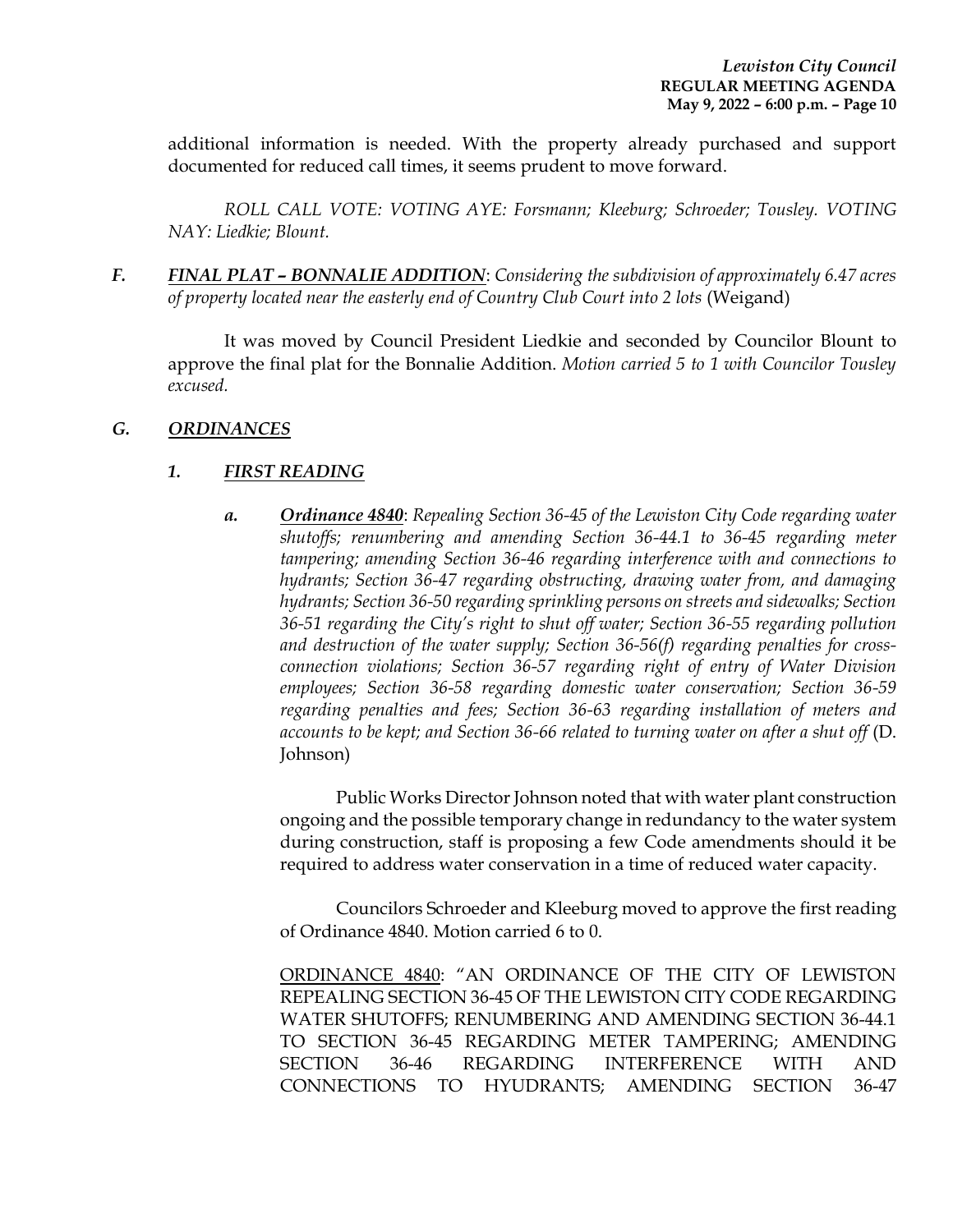#### *Lewiston City Council* **REGULAR MEETING AGENDA May 9, 2022 – 6:00 p.m. – Page 11**

REGARDING OBSTRUCTING, DRAWING WATER FROM, AND DAMAGING HYDRANTS; AMENDING SECTION 36-50 REGARDING SPRINKLING PERSONS ON STREETS AND SIDEWALKS; AMENDING SECTION 36-51 REGARDING THE CITY'S RIGHT TO SHUT OFF WATER; AMENDING SECTION 36-54 REGARDING WASTING OF WATER; AMENDING SECTION 36-55 REGARDING POLLUTION AND DESTRUCTION OF THE WATER SUPPLY; AMENDING SECTION 36-56(F) REGARDING PANALTIES FOR CROSS-CONNECTION VIOLATIONS; AMENDING SECTION 36-57 REGARDING RIGHT OF ENTRY OF WATER DIVISION EMPLOYEES; AMENDING SECTION 36-58 REGARDING DOMESTIC WATER CONSERVATION; AMENDING SECTION 36-59 REGARDING PENALTIES AND FEES; AMENDING SECTION 36-63 REGARDING INSTALLATION OF METERS AND FEES; AMENDING SECTION 36-63 REGARDING INSTALLATION OF METERS AND ACCOUNTS TO BE KEPT; AMENDING SECTION 36-66 RELATED TO TURNING WATER ON AFTER A SHUT OFF; AND PROVIDING AN EFFECTIVE DATE"

#### *2. SECOND READINGS*

*a. Ordinance 4846*: *Granting a non-exclusive Franchise to Avista Corporation, d/b/a Avista Utilities, for the provision of electricity and gas* (D. Johnson)

A motion was made by Councilor Liedkie to read Ordinance 4846 for the second time. Councilor Schroeder provided a second. The motion carried 6 to 0.

ORDINANCE 4846: AN ORDINANCE OF THE CITY OF LEWISTON GRANTING A NON-EXCLUSIVE FRANCHISE TO AVISTA CORPORATION, DOING BUSINESS AS AVISTA UTILITIES, A WASHINGTON CORPORATION, FOR THE PROVISION OF ELECTRICITY AND GAS; AUTHORIZING THE MAYOR AND CITY CLERK TO EXECUTE AND ATTEST SAID FRANCHISE AGREEMENT, RESPECTIVELY; AND PROVIDING AN EFFECTIVE DATE"

*b. Ordinance 4850*: *Amending Chapter 2 (Administration) of the Lewiston City Code* (Gómez)

City Attorney Gómez explained that this is the second reading of Ordinance 4850 which has been reviewed by a working group of Councilors and the Mayor in response to the change in the form of government.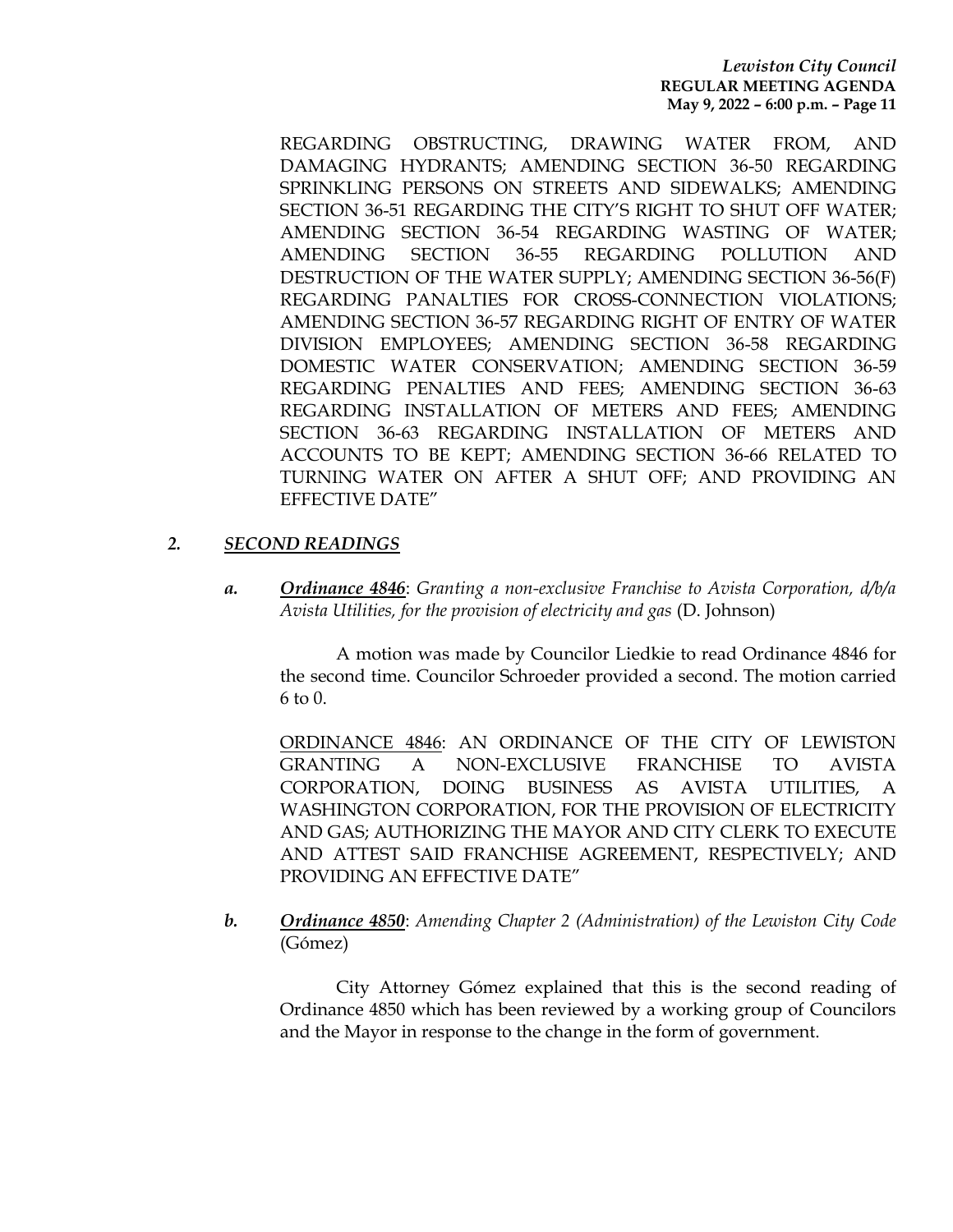Council President Liedkie moved to read Ordinance 4850 for the second time and to amend Section 226 on Page 14, Letter F, #2 Public Hearings to add "and related action items".

Councilor Liedkie moved to remove the amended motion.

Councilor Liedkie moved and Tousley seconded to approve the second reading of Ordinance 4850.

Council President Liedkie moved to amend Section 2-26, Letter F, #2 after public hearings to add "and related action items" after "public hearings". Councilor Forsmann seconded the motion. The motion carried 6 to 0.

Councilor Schroeder moved to amend Article 4 of Chapter 2, Appointed Officers, to include the Parks and Recreation Director, Police Chief, Fire Chief, Public Works Director, and Community Development Director. Councilor Forsmann seconded the motion.

Council President Liedkie said that she cannot support this action. The citizens have voted for a change in government and there has been no need shown that this action needs to be done to protect the staff.

Councilor Kleeburg noted that there may be a different mayor in four years. If the Council is going to amend this Ordinance, it should be done the right way now. This amendment would allow the Mayor to hire and fire but only with a majority vote of the Council. Designating a few more important positions as "appointed" will provide for some added protection.

Councilor Schroeder stressed that the Directors are the individuals who come before the Council with guidance and historical knowledge and should be under the purview of the entire Council. She stressed that the amendment has nothing to do with the current mayor, and pointed out that the Council was elected to protects the assets of the City.

Councilor Schroeder indicated that she would like to add the Human Resources Director to her amendment. Councilor Forsmann agreed.

Councilor Liedkie questioned who would make appointments and perform evaluations if this amendment were to pass. Ms. Gomez indicated it would be the Mayor with a majority of the Council for appointments and the Mayor would continue to perform evaluations.

Councilor Tousley said he is in support of the amendment because he believes in checks and balances. If the Mayor brings information to the Council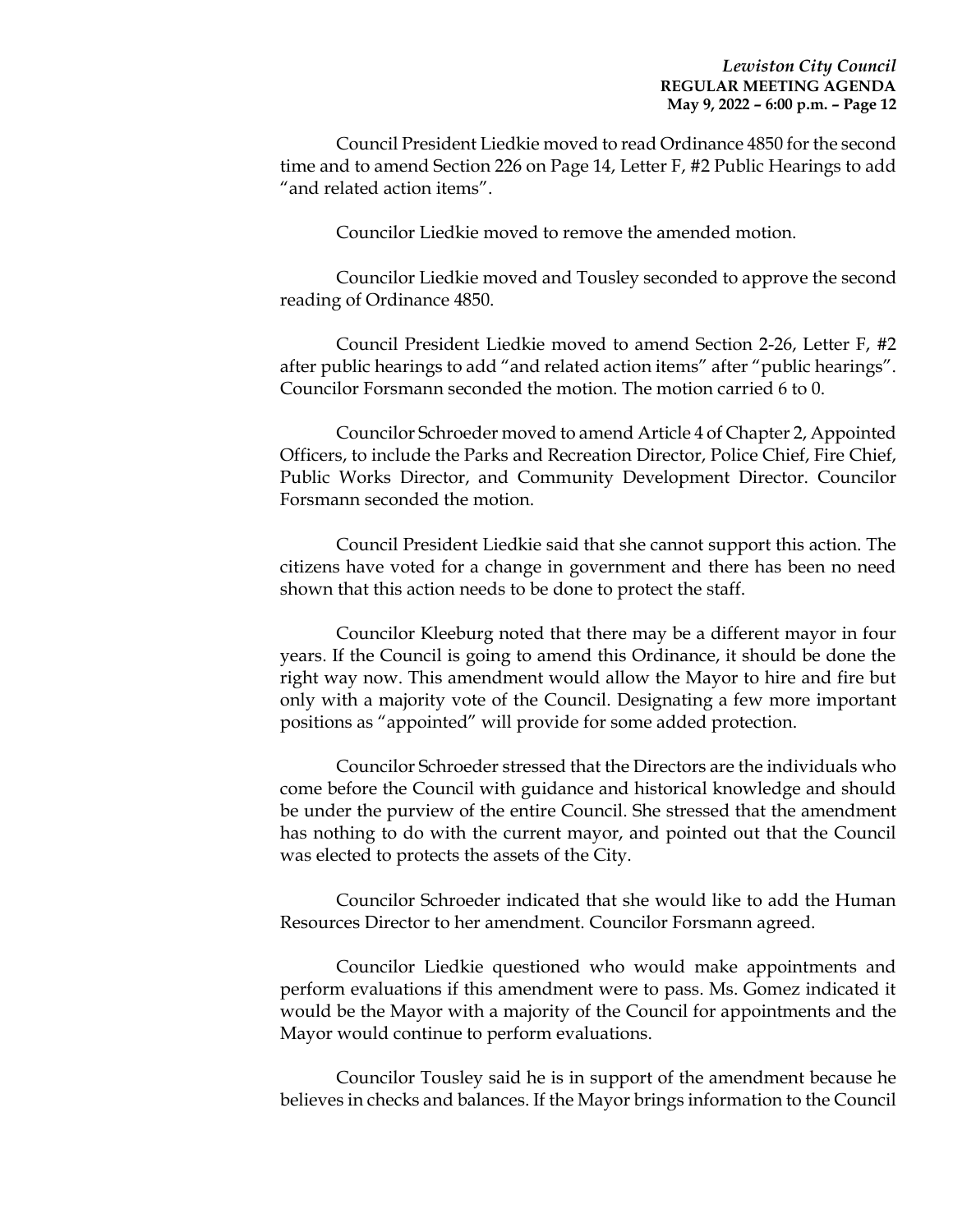which indicates a director is not doing his/her job, then the Council needs to help find another means of employment, while ensuring there is documentation in place for dismissal of employees.

The amendment carried 4 to 2, with Councilors Blount and Liedkie voting nay.

The motion to read also carried 6 to 0.

ORDINANCE 4850: "AN ORDINANCE OF THE CITY OF LEWISTON AMENDING CHAPTER 2 (ADMINISTRATION) OF THE LEWISTON CITY CODE; AND PROVIDING AN EFFECTIVE DATE"

## *H. ITEMS MOVED FROM THE CONSENT AGENDA*

## *1. VOUCHERS PAYABLE*

Councilor Kleeburg moved and Councilor Schroeder seconded approval of the Vouchers Payable.

Councilor Liedkie questioned the payment of \$10,000 for education and training services. It was explained that this was a 3-day leadership training for Department Directors. This \$350 per person training covered advanced leadership for Directors and covered topics like crucial conversations, leadership styles, ethics, change, etc.

Councilor Kleeburg noted that the large payment of \$4 million to IMCO General Construction was part of the bond approved by the citizens.

*ROLL CALL VOTE: VOTING AYE: Liedkie; Forsmann; Kleeburg; Schroeder; Tousley. VOTING NAY: Blount.* 

#### **VII. UNFINISHED AND NEW BUSINESS**

*A. CITY COUNCILOR COMMENTS*: *Comments shall not be related to an item currently before the City Council or an item that may come before the City Council in the foreseeable future, and shall be limited to comments, not discussion.*

Councilor Forsmann thanked the Fire Department for their great work on a residential roof fire earlier in the day.

#### *B. CITY BOARDS AND COMMISSION LIAISON UPDATES*

None.